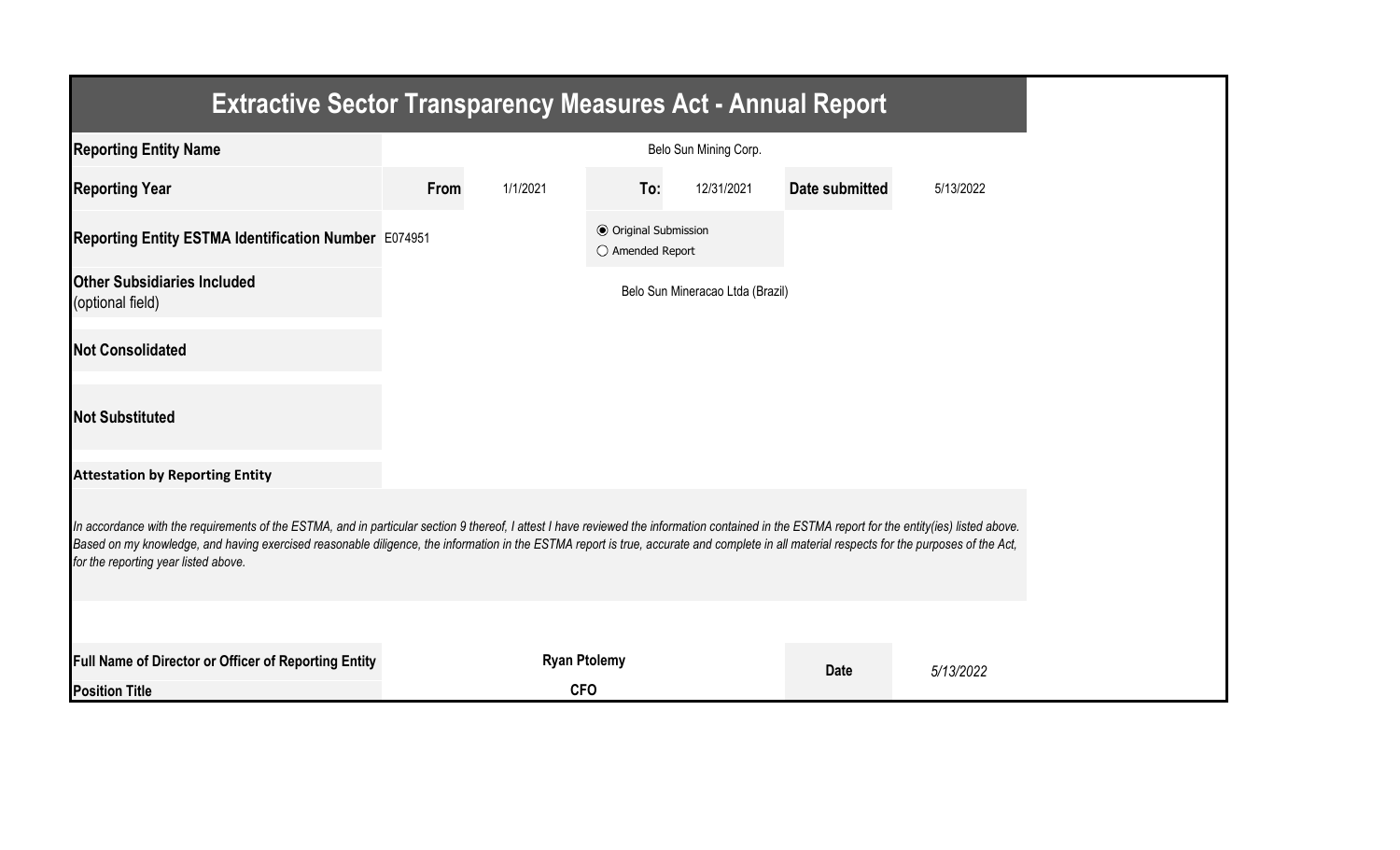|                                                                                                                                                                                  | <b>Extractive Sector Transparency Measures Act - Annual Report</b> |                                                                                 |                                         |            |      |                                |                |                  |                                               |                                      |                                                                                                           |  |  |
|----------------------------------------------------------------------------------------------------------------------------------------------------------------------------------|--------------------------------------------------------------------|---------------------------------------------------------------------------------|-----------------------------------------|------------|------|--------------------------------|----------------|------------------|-----------------------------------------------|--------------------------------------|-----------------------------------------------------------------------------------------------------------|--|--|
| <b>Reporting Year</b><br><b>Reporting Entity Name</b><br><b>Reporting Entity ESTMA</b><br><b>Identification Number</b><br><b>Subsidiary Reporting Entities (if</b><br>necessary) | From:                                                              | 1/1/2021                                                                        | To:<br>Belo Sun Mining Corp.<br>E074951 | 12/31/2021 |      | <b>Currency of the Report</b>  | CAD            |                  |                                               |                                      |                                                                                                           |  |  |
|                                                                                                                                                                                  | <b>Payments by Payee</b>                                           |                                                                                 |                                         |            |      |                                |                |                  |                                               |                                      |                                                                                                           |  |  |
| Country                                                                                                                                                                          | Payee Name <sup>1</sup>                                            | Departments, Agency, etc<br>within Payee that Received<br>Payments <sup>2</sup> | <b>Taxes</b>                            | Royalties  | Fees | <b>Production Entitlements</b> | <b>Bonuses</b> | <b>Dividends</b> | Infrastructure<br><b>Improvement Payments</b> | <b>Total Amount paid to</b><br>Payee | Notes <sup>34</sup>                                                                                       |  |  |
| Brazil                                                                                                                                                                           | Government of Brazil                                               |                                                                                 | 109,918                                 |            |      |                                |                |                  |                                               |                                      | original currency was Brazilian Real,<br>109,918 converted at 2021's year end rate (1<br>$CAD = R$4.3956$ |  |  |
| Brazil                                                                                                                                                                           | Municipal government -<br>Altamira, Brazil                         |                                                                                 | 3,790                                   |            |      |                                |                |                  |                                               |                                      | original currency was Brazilian Real,<br>3,790 converted at 2021's year end rate (1<br>$CAD = R$4.3956)$  |  |  |
| Brazil                                                                                                                                                                           | National Mining Agency                                             |                                                                                 | 24,949                                  |            |      |                                |                |                  |                                               |                                      | original currency was Brazilian Real,<br>24,949 converted at 2021's year end rate (1<br>$CAD = R$4.3956$  |  |  |
|                                                                                                                                                                                  |                                                                    |                                                                                 |                                         |            |      |                                |                |                  |                                               |                                      |                                                                                                           |  |  |
|                                                                                                                                                                                  |                                                                    |                                                                                 |                                         |            |      |                                |                |                  |                                               |                                      |                                                                                                           |  |  |
|                                                                                                                                                                                  |                                                                    |                                                                                 |                                         |            |      |                                |                |                  |                                               |                                      |                                                                                                           |  |  |
|                                                                                                                                                                                  |                                                                    |                                                                                 |                                         |            |      |                                |                |                  |                                               |                                      |                                                                                                           |  |  |
|                                                                                                                                                                                  |                                                                    |                                                                                 |                                         |            |      |                                |                |                  |                                               |                                      |                                                                                                           |  |  |
|                                                                                                                                                                                  |                                                                    |                                                                                 |                                         |            |      |                                |                |                  |                                               |                                      |                                                                                                           |  |  |
|                                                                                                                                                                                  |                                                                    |                                                                                 |                                         |            |      |                                |                |                  |                                               |                                      |                                                                                                           |  |  |
|                                                                                                                                                                                  |                                                                    |                                                                                 |                                         |            |      |                                |                |                  |                                               |                                      |                                                                                                           |  |  |
|                                                                                                                                                                                  |                                                                    |                                                                                 |                                         |            |      |                                |                |                  |                                               |                                      |                                                                                                           |  |  |
|                                                                                                                                                                                  |                                                                    |                                                                                 |                                         |            |      |                                |                |                  |                                               |                                      |                                                                                                           |  |  |
|                                                                                                                                                                                  |                                                                    |                                                                                 |                                         |            |      |                                |                |                  |                                               |                                      |                                                                                                           |  |  |
|                                                                                                                                                                                  |                                                                    |                                                                                 |                                         |            |      |                                |                |                  |                                               |                                      |                                                                                                           |  |  |
|                                                                                                                                                                                  |                                                                    |                                                                                 |                                         |            |      |                                |                |                  |                                               |                                      |                                                                                                           |  |  |
| <b>Additional Notes:</b>                                                                                                                                                         |                                                                    |                                                                                 |                                         |            |      |                                |                |                  |                                               |                                      |                                                                                                           |  |  |

 $1$  Enter the proper name of the Payee receiving the money (i.e. the municipality of x, the province of y, national government of z).

<sup>2</sup> Optional field.

<sup>3</sup> When payments are made in-kind, the notes field must highlight which payment includes in-kind contributions and the method for calculating the value of the payment.

<sup>4</sup> Any payments made in currencies other than the report currency must be identified. The Reporting Entity may use the Additional notes row or the Notes column to identify any payments that are converted, along with the e